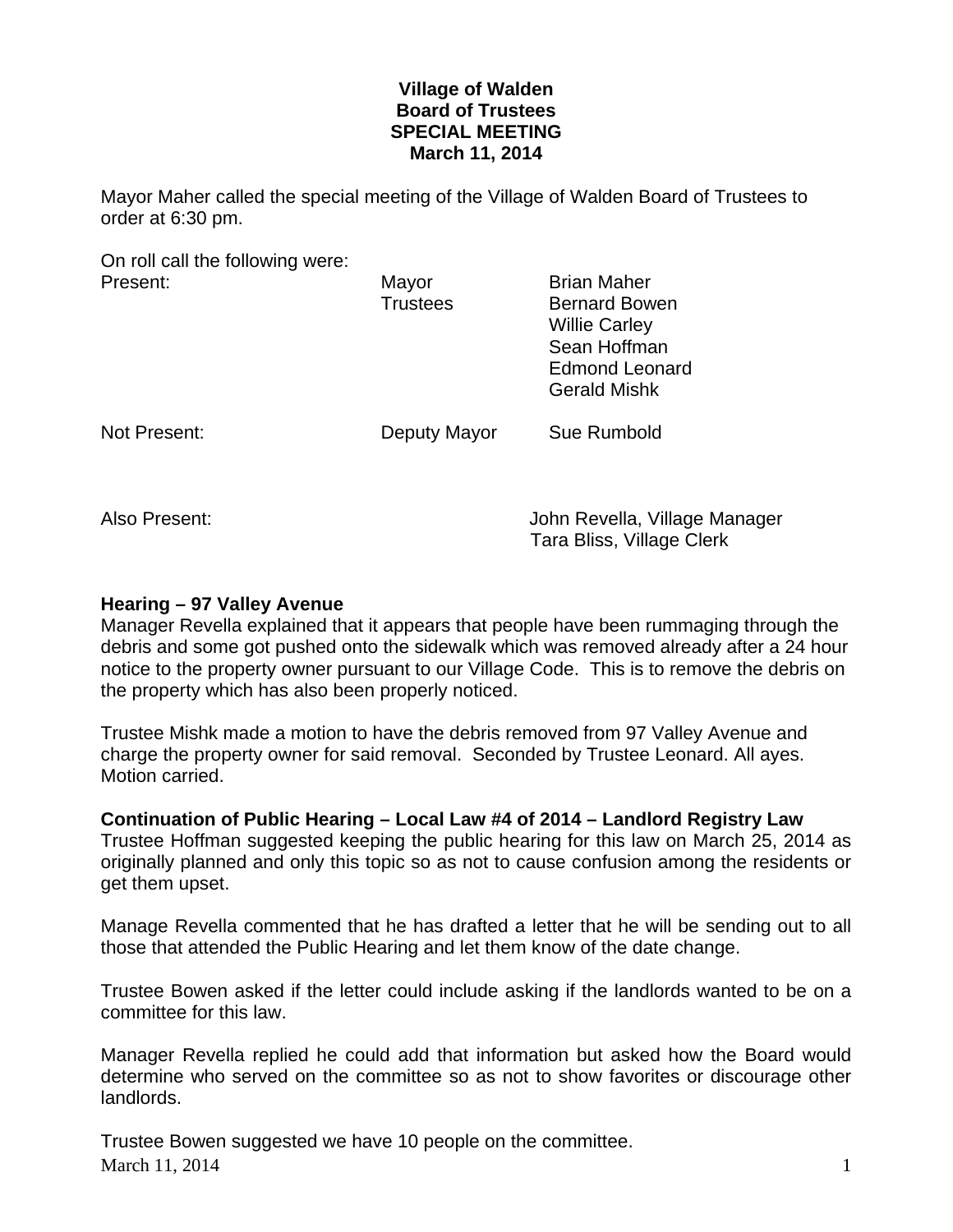Mayor Maher commented that a committee would only have some of the landlords on the committee and only up to 3 Trustees on the committee. He suggested it might be better to set up a Town Hall meeting so that there could be dialogue between all the landlords not just a few that are on a committee as well as the rest of the public and the entire Board on this issue.

Trustee Hoffman suggested making the date in late April to allow for people to fit it into their schedules including landlords, the Board members, renters, or anyone else that would like to attend so that all could be heard.

Mayor Maher asked the Board to allow he and the Village Manager to set up a Town Hall Meeting for this law, most likely in May. In the meantime we can still hear anyone who may want to attend the April  $1<sup>st</sup>$  meeting and give additional comments on the law.

Trustee Bowen made a motion to continue the public hearing for Local Law #4 of 2014 – Landlord Registry Law until the next meeting on April 1, 2014 at 6:30pm or as soon thereafter as could be heard. Seconded by Trustee Carley. All ayes. Motion carried.

### **Hearing – 36 Gladstone Avenue**

Manager Revella stated that this property appears to have been abandoned and the door has been left open according to the police report provided to the Board. The Building Inspector is requesting permission to board up the property to prevent squatters from moving in and any further damages that could occur to the property.

Trustee Mishk made a motion to board up 36 Gladstone Avenue and charge the property owner. Seconded by Trustee Leonard. All ayes. Motion carried

#### **Tabling the Awarding of Bid for Dais**

Trustee Mishk made a motion to adjourn awarding the bid for the Dais until the April 1, 2014 meeting. Seconded by Trustee Leonard. All Ayes. Motion Carried.

## **Temporary Sign Request – 160 Old Orange Avenue**

Clerk Bliss explained that this sign would be put up as soon as the Board approved it and be taken down after their event on April  $5<sup>th</sup>$  at the end of the day. It is a sandwich board style sign 30 x 20 and 48" high. Both the Building Inspector and the Chief of Police have approved the request.

Trustee Bowen made a motion to approve the temporary special event sign to be placed at the corner of Orange Avenue and Old Orange Avenue for an event to be held on April 5, 2014 for 160 Old Orange Avenue, Fusion Bodywork. Seconded by Trustee Carley. All Ayes. Motion carried.

#### **Payment of the Audited Bills**

Trustee Leonard motioned to approve the payment of the audited bills. Seconded by Trustee Carley. All ayes. Motion carried.

## **Executive Session – Property Purchase**

Trustee Leonard moved to go into Executive Session to discuss Property Purchase. Seconded by Trustee Carley. All ayes. Motion carried.